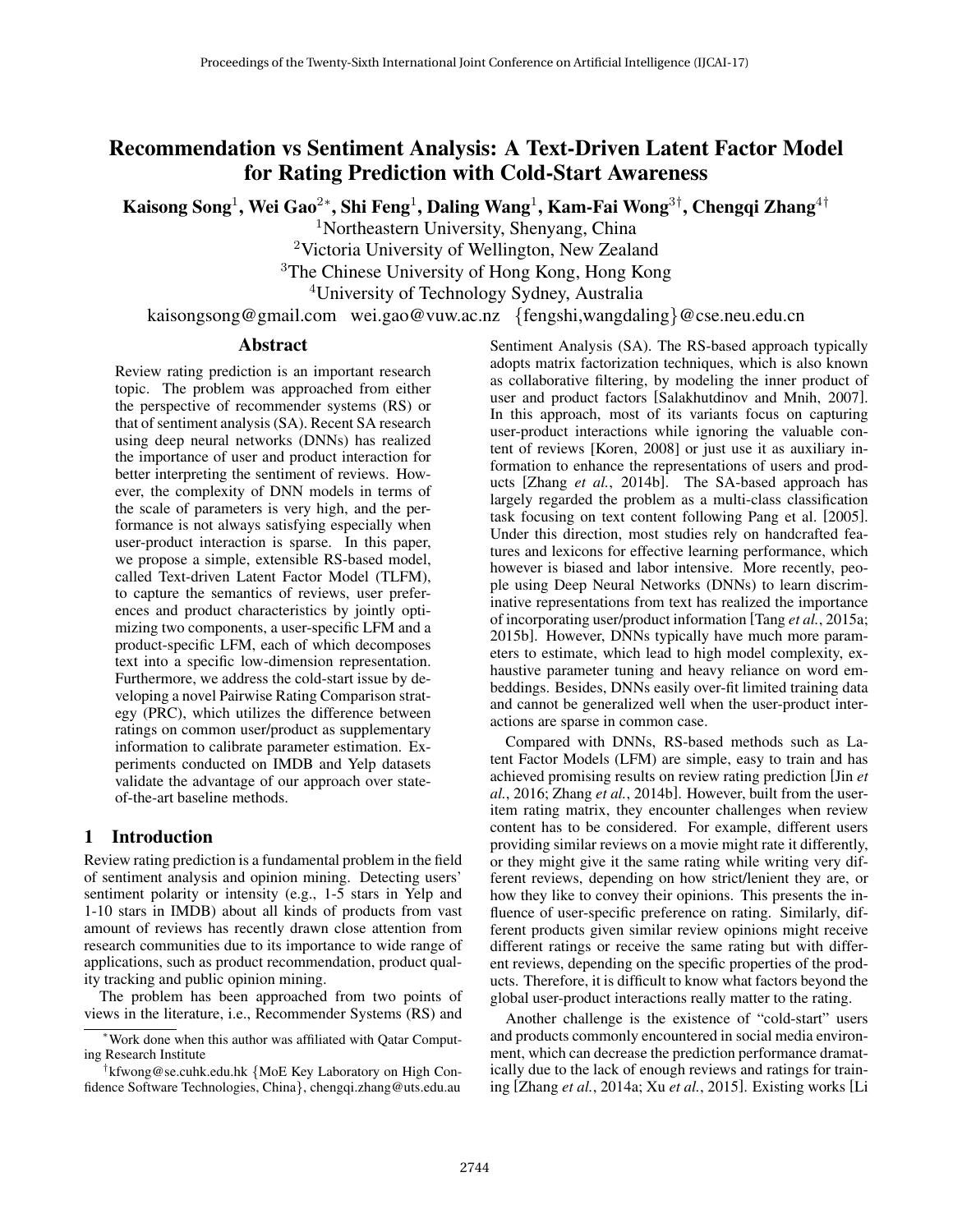*et al.*, 2011; Tang *et al.*, 2015a; 2015b] cannot learn the representations well for inactive users and unpopular products, and fail to deal with newly entered users or products that do not contribute any review.

In this paper, we propose a simple, extensible Text-driven Latent Factor Model (TLFM) for review rating prediction. We model user- and product-specific LFM components separately and then jointly optimize the two components in a unified framework. Thereafter, TLFM will be further optimized by a novel Pairwise Rating Comparison (PRC) strategy to alleviate the cold-start problem in product reviews, which was not considered in SA-based methods. The intuitive idea is to enrich the rating information by using the difference between the expected result and ground truth in a rating comparison as supplementary information to calibrate parameter estimation. The main contributions of our paper are three-fold:

- *•* We present a simple, extensible review rating prediction model to capture semantics of review text, user preferences and product characteristics based on a variant of latent factor model.
- *•* We propose a novel cold-start optimization strategy to calibrate the parameter estimation for cold-start users and products which suffer from insufficient ratings. In addition, two mechanisms, AvgUI and UnkUI, are presented for the unseen users and products.
- *•* Our comparative results on three public datasets show that TLFM outperforms state-of-the-art methods especially SA-based approach for review rating prediction.

## 2 Related Work

Sentiment analysis on subjective documents such as tweets and product reviews has been widely studied [Pang and Lee, 2005; Feng *et al.*, 2011; Jiang *et al.*, 2011]. Most of these work ignored the crucial characteristics of users and products which make significant influences on sentiments. Tang et al. [2015b] presented a neural network model that took user information into account, and later they further considered product information and developed a User Product Neural Network model (UPNN) which achieved state-of-the-art performance on rating prediction. However, the number of parameters for each user/product preference matrix in their method was large, which made representation learning inefficient and hard to tune. Besides, learning was ineffective when the user-product interactions were sparse.

LFM, a kind of collaborative filtering method, has drawn great attention in recent years for its promising recommendation performance in Netflix Prize competition [Koren, 2008; Bell and Koren, 2007]. Compared to Neural Networks, LFM is easy to extend and learn, which also has many variants, such as comments rank [Agarwal *et al.*, 2011] and tweet recommendation [Song *et al.*, 2014]. Recent advances are shifting towards utilizing collaborative filtering methods to make sentiment prediction. Song et al. [2015] and Wu et al. [2016] proposed personalized sentiment classification models by considering both microblog users and their social relations. Li et al. [2011] developed a user-product-word tensor factorization model for review rating prediction. However, these studies did not consider cold-start problem, which is very common on review sites and usually influences system performance. Although some LFM methods have considered text, they mostly use the content of reviews as auxiliary information, such as enhancing the interpretation of LFM by extracting user and product features from reviews [Zhang *et al.*, 2014b] or using DNN-based text representation to guide factors estimation [Kim *et al.*, 2016].

Cold start is a challenging issue. Zhang et al. [2014a] proposed a context-aware semi-supervised co-training algorithm for tackling cold start in product recommendation. However, context (e.g., user occupation and movie genre) is not always available and the resulting models are hard to generalize. Xu et al. [2015] utilized active users/popular products with high occurrence frequency to enhance the representation of coldstart users/products. But it is tricky to assign an appropriate threshold to identify cold-start users/products. In this work, we propose a pairwise rating comparison optimization strategy without need to identify cold-start users/products, based on our intuition that the ratings of all users/products are useful to provide clues in comparison. Meanwhile, the factors for all the users and products can be calibrated, which can further improve the performance.

## 3 Preliminaries

In this section, we first introduce some frequently used notations, and then provide an overview of the Latent Factor Model, which paves way for proposing our TLFM method.

### 3.1 Notations

For a typical online review website such as Yelp or IMDB, we would have a set of users *U* writing reviews on a set of products *I*. We use  $y_{ui}$  to denote a rating user  $u \in U$  gives on a product  $i \in \mathcal{I}$ , which is typically associated with a textual review *rui* on *i* written by *u*. The ratings can be integers ranging from 1 (star) indicating no interest to 5 or 10 (star) indicating a strong interest. Given the training set  $\mathcal{T} = \{y_{ui}|r_{ui}, u, i\}$ where  $y_{ui}$  is known, we want to learn a function  $f_{\Theta}$  which predicts the most likely rating  $\hat{y}_{ui}$  for each review in the test set  $\mathcal{T}' = \{y_{ui}|r_{ui}, u, i\}$  where  $y_{ui}$  is unknown. We can formulate our review rating prediction task as below:

$$
f_{\Theta}(r_{ui}, u, i) \longrightarrow \hat{y}_{ui} \tag{1}
$$

where function  $f_{\Theta}$  indicates a predictor with parameters  $\Theta$ that can be learned by minimizing the differences  $|y_{ui} - \hat{y}_{ui}|$ of the estimated rating  $\hat{y}_{ui}$  and the real rating  $y_{ui}$  over  $\mathcal{T}$ .

#### 3.2 Latent Factor Model (LFM)

Latent factor model (LFM) is a kind of model-based collaborative filtering method, which is designed for improving the prediction accuracy of the Netflix movie recommendation systems [Bell and Koren, 2007; Koren, 2008]. LFM is trained only based on observed ratings, which can be defined as:

$$
\widehat{y}_{ui} = \mu + b_u + b_i + q_i^{\mathrm{T}} p_u \tag{2}
$$

where the observed rating is factorized into four components: global average rating  $\mu$ , user bias  $b_u$ , product bias  $b_i$ and user-product interaction  $q_i^T p_u$  that captures user *u*'s personalized preference on product *i*. The user-factors vector  $p_u \in \mathbb{R}^K$  and product-factors vector  $q_i \in \mathbb{R}^K$  usually have a low-dimensional representation in the same factor space and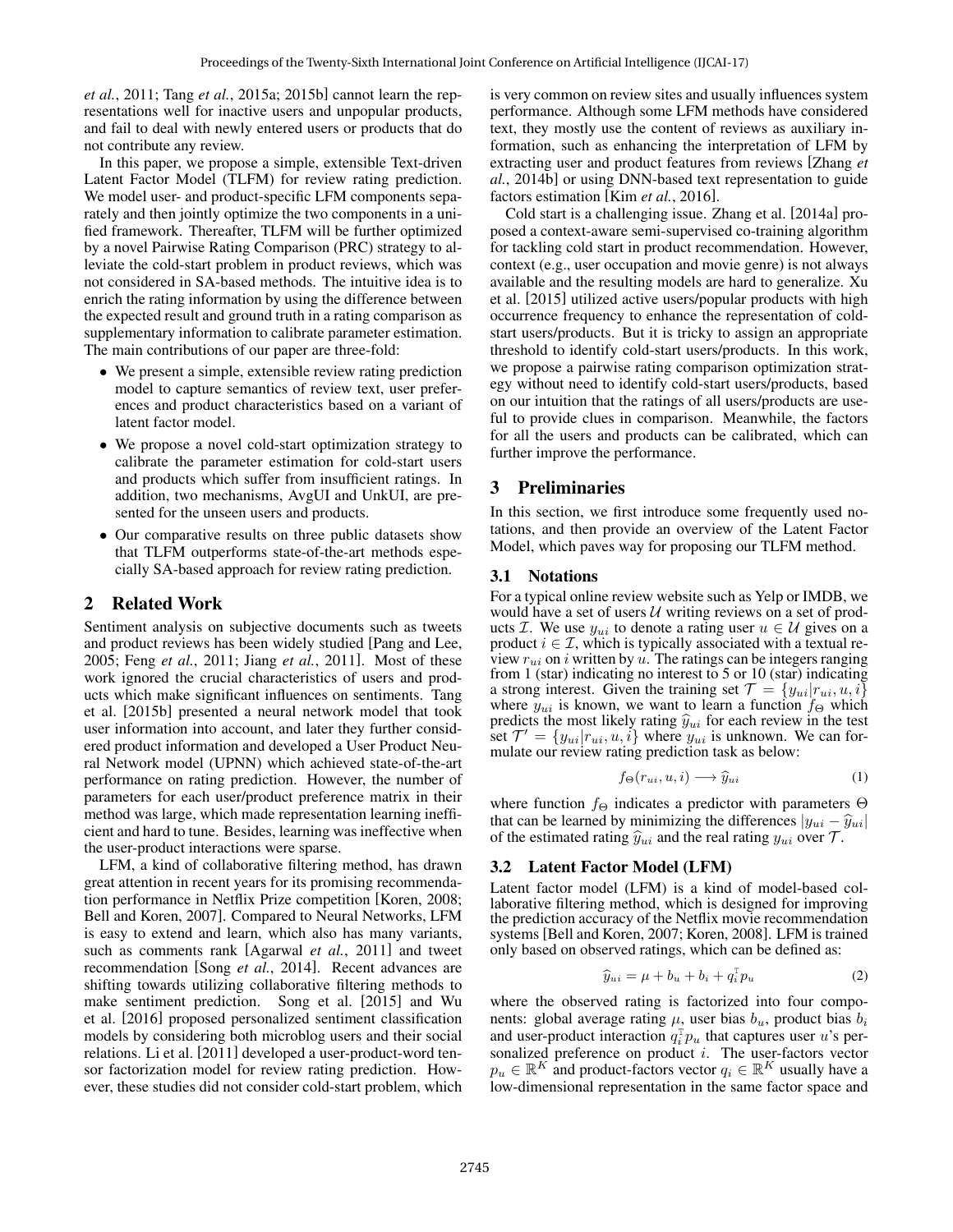$K \ll \min\{|U|, |U|\}$ . The LFM only considers user and product information without considering text content which actually dominates sentiment expression in subjective text.

## 4 Text-driven LFM for Review Rating

Existing RS-based approaches using LFM focus on modeling user-product interactions, which is not text-driven even though text content might be considered as an auxiliary resource in some of the variants [Zhang *et al.*, 2014b; Kim *et al.*, 2016]. In this section, we propose text-driven LFMs which learn the semantic factors of words directly from the review text. We first present a baseline model, a user-specific model (ULFM) and a product-specific model (PLFM), and then compose them into a fully-configured text-driven model.

### 4.1 Baseline Model

The baseline model computes rate scoring from general perspective without considering the specific influences from different users and products on review texts. We first present a baseline model which embodies general properties of words and takes the first-order form as follow:

$$
\widehat{y}_{ui} = \mu + \sum_{w \in \mathcal{W}(r_{ui})} \alpha_w b_w \tag{3}
$$

where  $\mu$  is global average rating,  $W(r_{ui})$  is the set of words in review  $r_{ui}$ ,  $b_w$  is the word bias and  $\alpha_w = \frac{1}{|W(r_{ui})|}$  is the normalization term. Therefore, sentiment intensity can be calculated by accumulating the effects of word biases.

#### 4.2 User Latent Factor Model (ULFM)

Review text often reflects user's specific individuality due to their frequently embedded language habit, personal character, opinion bias and so on. Therefore, we propose a Userbased Latent Factor Model (ULFM) which can be represented as a linear combination of a baseline component and a userspecific component as follow:

$$
\widehat{y}_{ui} = \mu + \sum_{w \in \mathcal{W}(r_{ui})} \alpha_w b_w + b_u + \Big( \sum_{w \in \mathcal{W}(r_{ui})} \alpha_w v_w^{\mathsf{T}} \Big) p_u
$$
\nbaseline component

\nuser-specific component

where the baseline component captures common sentiment knowledge and the user-specific component explicitly captures user influences. We mainly consider user-sentiment consistency and user-text consistency which were first discussed in DNN-based sentiment model [Tang *et al.*, 2015a].

User-sentiment consistency. A user has rating preferences which are independent of the rated products. For example, a critical user tends to give lower ratings, but a lenient user favors giving higher ratings, which is captured by user bias  $b<sub>u</sub>$ . If global average rating  $\mu = 3$ , the user with  $b<sub>u</sub> = +1$  is more lenient than the user with  $b_u = -1$ , since  $3+1 > 3-1$ .

User-text consistency. A user has sentiment specific word preferences. For example, a critical user will use the word '*good*" to express a much more satisfying attitude than a lenient user, which can be captured by the user-word interaction. Specifically, we decompose review  $r_{ui}$  into word semantic level by representing each word  $w \in \mathcal{W}(r_{ui})$  as a *K*-dimensional factor vector  $v_w$ . Then, user-word interaction

 $v_w^T p_u$  can capture user *u*'s preference on word *w*. Finally, user-text consistency can be captured by averaging all userword interactions  $v_w^{\text{T}} p_u$  ( $w \in \mathcal{W}(r_{ui})$ ).

#### 4.3 Product Latent Factor Model (PLFM)

Based on the model symmetry, we can easily derive a Product Latent Factor Model (PLFM) by explicitly considering product-specific information and common sentiment knowledge. This PLFM focuses on capturing sentiment expression on specific target (i.e., event or product), which is actually the task of target-dependent sentiment analysis [Jiang *et al.*, 2011; Vo and Zhang, 2015]. Our PLFM can be formulated as a linear combination of a baseline component and a productspecific component as below:

$$
\widehat{y}_{ui} = \mu + \sum_{w \in \mathcal{W}(r_{ui})} \alpha_w b_w + b_i + \left(\sum_{w \in \mathcal{W}(r_{ui})} \alpha_w v_w^{\mathrm{T}}\right) q_i
$$
\nbaseline component

\nproduct-specific component

where the product-specific component explicitly captures product-sentiment consistency and product-text consistency:

Product-sentiment consistency. A product has rating preferences determined by its characteristics. That is, a highquality product tends to receive high ratings, but a low-quality one might receive low ratings, which is captured by bias *b<sup>i</sup>* . For example, if global average rating  $\mu = 3$ , the product with bias  $b_i = +2$  has a better quality than the product with bias  $b_i = -2$ , since  $3 + 2 > 3 - 2$ .

Product-text consistency. A product has specific preferences on word selection. For example, people use "*comedy*" and "*family*" to evaluate the movie of "*Mr. Bean's Holiday*", but use "*action*", "*fantasy*" and "*adventure*" for "*The Hobbit*". This product-text consistency can be captured by averaging all product-word interactions  $v_w^{\text{T}} q_i$  ( $w \in \mathcal{W}(r_{ui})$ ).

Tang et al. [2015a] examined three public benchmark datasets (i.e., IMDB, Yelp 2014 and Yelp 2013) and verified the general existence of these consistencies.

### 4.4 The Unified Text-driven LFM (TLFM)

Here, we combine ULFM and PLFM smoothly under a unified RS-based framework, which can be formulated as below:

$$
\widehat{y}_{ui} = g\bigg(base + \Big(\sum_{w \in \mathcal{W}(r_{ui})} \alpha_w v_w^{\mathrm{T}}\Big) \Big(p_u + q_i\Big)\bigg) \tag{6}
$$

where  $base = \mu + b_u + b_i + \sum_{w \in \mathcal{W}(r_{ui})} \alpha_w b_w$  and function  $g(x) = 1 + \frac{C - 1}{1 + e^{-x}}$  makes outputs within the range of valid rating values  $[1, C]$  by reformulating the sigmoid function, say, if  $x \to +\infty$  (or  $x \to -\infty$ ),  $g(x) = C$  (or 1).

Finally, we obtain our objective function that is to minimize the sum of squared errors with a regularization term:

$$
\mathcal{L} = \sum_{y_{ui} \in \mathcal{T}} (y_{ui} - \widehat{y}_{ui})^2 + \lambda (b_u^2 + b_i^2 + \sum_{w \in \mathcal{W}(r_{ui})} b_w^2 + ||p_u||^2 + ||q_i||^2 + \sum_{w \in \mathcal{W}(r_{ui})} ||v_w||^2)
$$
(7)

where the first term strives to fit the given ratings, and the last term avoids over-fitting by penalizing the magnitudes of the parameters  $\Theta = \{ \{p_u\}, \{q_i\}, \{v_w\}, \{b_u\}, \{b_i\}, \{b_w\} \}$  in the model, weight  $\lambda$  controls the strength of regularization. With the estimated  $\Theta = \arg \min_{\Theta} \mathcal{L}$ , we can predict the rating for each testing instance in the test set  $\mathcal{T}'$  using formula 6.

*w∈*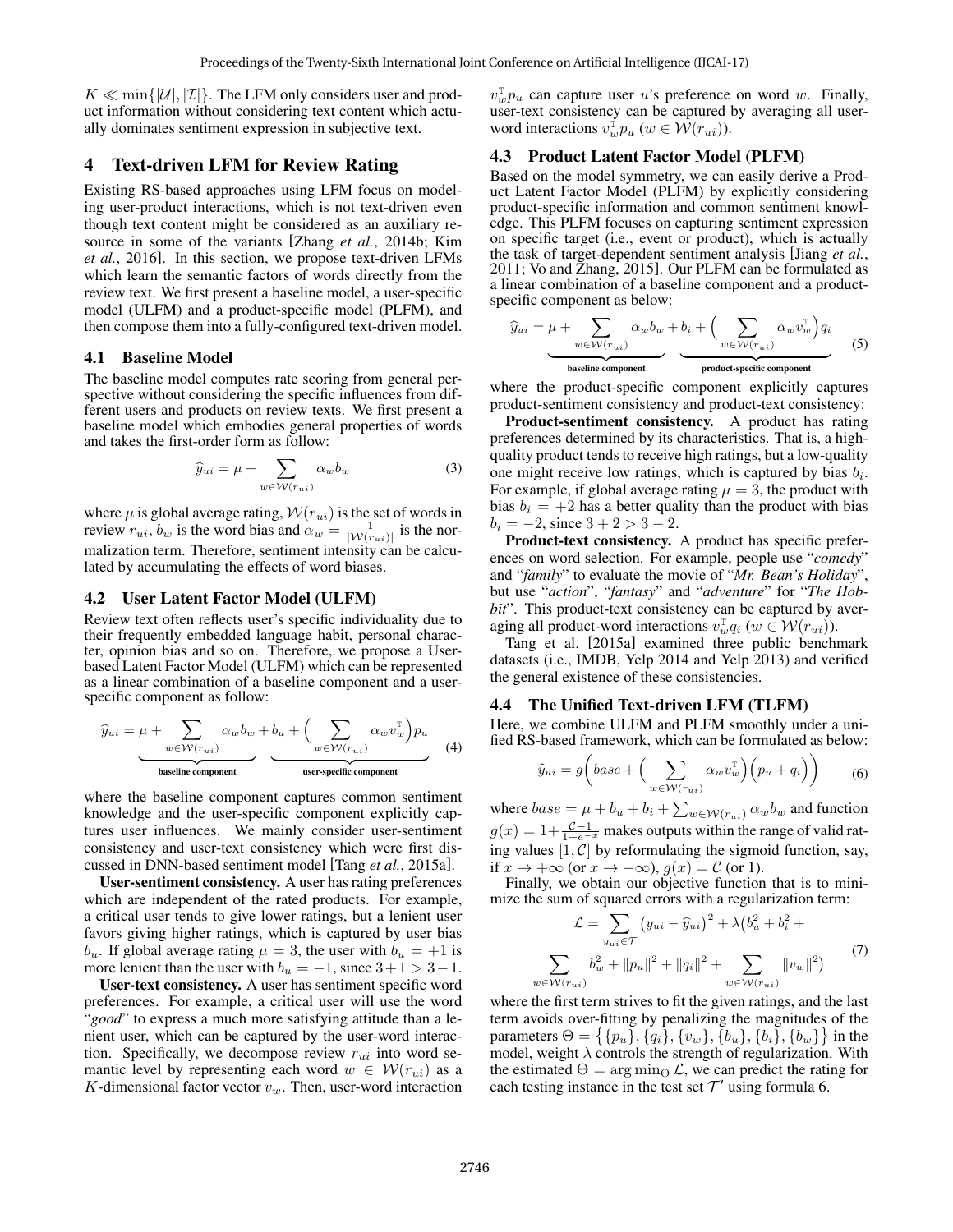## 5 Optimization for Cold Start

In this section, we first clarify cold-start problem in review rating task, then present a Pairwise Rating Comparison strategy (PRC) for alleviating the problem, and finally optimize TLFM with the PRC strategy.

#### 5.1 Cold-Start Problem Preliminaries

To improve the prediction quality for the unseen (or inactive) users and unseen (or rarely rated) products is challenging. The lack of ratings from these users/products may weaken the parameter estimation with respect to the latent factors. Technically, this is referred to cold-start problem [Zhang *et al.*, 2014a; Xu *et al.*, 2015].

For dealing with unseen users or unseen products, inspired by [Tang *et al.*, 2015a] we adopt two solutions called AvgUI and UnkUI. The AvgUI averages over all the observed *p<sup>u</sup>* and  $b<sub>u</sub>$  or  $q<sub>i</sub>$  and  $b<sub>i</sub>$  as the representations of new users/products. The UnkUI method learns a shared "unknown" representation for new users/products by randomly drawing *ξ* reviews as their alternative training instances.

For inactive users and rarely rated products, exiting works [Zhang *et al.*, 2014a; Lin *et al.*, 2013] resort to context information such as attributes (e.g., movie genre or user occupation), implicit feedbacks (e.g., clicks), social relation, etc. Such kind of context is not always available and the resulting models are hard to generalize. With the data at hand, we attempt to improve parameter estimation via a Pairwise Rating Comparison strategy (PRC) which is detailed below.

### 5.2 Pairwise Rating Comparison Strategy (PRC)

The basic idea of our strategy is to minimize the difference between actual difference and expected difference via rating comparisons to calibrate the factors of users/products. Since there exists no definite boundary between cold-start users/products and active users/popular products, we try to calibrate factors for all the users and products because coldstart users/products can also contribute ratings. Specifically, let *rui* and *rvi* be any two reviews given by different users (i.e., *u* and *v*) on the same product *i*, we can build a pair of rating comparisons: actual difference *yui − yvi* and expected difference  $\hat{y}_{ui} - y_{vi}$ . The intuitive idea is to make expected difference approximate actual difference as close as possible over the whole training set  $\mathcal T$ . We ignore regularization term temporarily to sharpen the focus and obtain the objective function which balances generalization and specificity by combining the two terms in a linear way as below:

$$
\mathcal{O} = \frac{1}{\mathcal{N}_{\mathcal{I}}} \sum_{y_{ui}} \sum_{y_{vi}} \left( \underbrace{(y_{ui} - y_{vi})}_{\text{actual}} - \underbrace{(\widehat{y}_{ui} - y_{vi})}_{\text{expected}} \right)^2 + \frac{\mathcal{L}}{\mathcal{N}_{\mathcal{I}}} \n= \frac{1}{\mathcal{N}_{\mathcal{I}}} \sum_{y_{ui}} \sum_{y_{vi}} (y_{ui} - \widehat{y}_{ui})^2 + \frac{1}{\mathcal{N}_{\mathcal{I}}} \sum_{y_{ui}} (y_{ui} - \widehat{y}_{ui})^2 \qquad (8) \n= \sum_{y_{ui}} \frac{|\mathcal{T}_i|}{\mathcal{N}_{\mathcal{I}}} (y_{ui} - \widehat{y}_{ui})^2
$$

where  $|\mathcal{T}_i|$  is the number of reviews received by the product *i* and  $\mathcal{N}_{\mathcal{I}}$  is a normalization term. As we can see, this objective function can be viewed as a weighted version of formula 7.

Similarly, we can also define actual difference  $y_{ui} - y_{ui}$ and expected difference  $\hat{y}_{ui} - y_{uj}$  with the same user *u* and different products, and obtain another objective function:

$$
\mathcal{Q} = \sum_{y_{ui}} \frac{|\mathcal{T}_u|}{\mathcal{N}_\mathcal{U}} (y_{ui} - \widehat{y}_{ui})^2
$$
(9)

where  $|\mathcal{T}_u|$  is the number of reviews written by the user *u* and  $\mathcal{N}_U$  is a normalization term. Intuitively,  $|\mathcal{T}_u|$  and  $|\mathcal{T}_i|$  reflect the popularity of user *u* and product *i*, respectively [Li *et al.*, 2011]. In this work, we denote  $\frac{|I_u|}{N_{11}}$  and  $\frac{|I_i|}{N_{12}}$  as the relative importance of training instance from user and product perspectives, respectively, and define the constant  $\mathcal{N}_U$ 1  $\frac{1}{|\mathcal{U}|} \sum_{u \in \mathcal{U}} |\mathcal{T}_u|$  and constant  $\mathcal{N}_{\mathcal{I}} = \frac{1}{|\mathcal{I}|}$  $\frac{1}{|\mathcal{I}|}\sum_{i\in\mathcal{I}}|\mathcal{T}_i|$ .

### 5.3 PRC Optimization for TLFM

Based on a smooth linear combination of formulas 8 and 9, we rewrite formula 7 to obtain the final objective function:

$$
\mathcal{G} = \sum_{y_{ui} \in \mathcal{T}} \left( \sigma \left( \frac{|\mathcal{T}_u|}{\mathcal{N}_u} \right) + \sigma \left( \frac{|\mathcal{T}_i|}{\mathcal{N}_x} \right) \right) \left( y_{ui} - \hat{y}_{ui} \right)^2 + \lambda \left( b_u^2 + b_u^2 + \sum_{w \in \mathcal{W}(r_{ui})} b_w^2 + ||p_u||^2 + ||q_i||^2 + \sum_{w \in \mathcal{W}(r_{ui})} ||v_w||^2 \right)
$$
\n(10)

where  $\mathcal{C}_{ui} = \sigma \left( \frac{|I_u|}{\sqrt{U_u}} \right)$  $\frac{|V_u|}{N_u}$ ) +  $\sigma(\frac{|V_i|}{N_{\mathcal{I}}}$  $\frac{|I_i|}{N_{\mathcal{I}}}$  can be considered as the weight of the observed rating  $y_{ui}$  and  $\sigma(x) = \frac{1}{1+e^{-x}}$  is sigmoid function for normalizing relative importance into  $(0.5, 1)$ , so we can easily derive  $\tilde{\mathcal{C}}_{ui} \in (1, 2)$ . Parameters  $\Theta$ can be learned by stochastic gradient descent [Bottou, 2003], which searches for minimum by updating the related parameters in the negative direction of the gradient as below:

$$
\frac{\partial \mathcal{G}}{\partial b_w} = \lambda b_w - \hat{e}_{ui} \alpha_w \hat{g} , \frac{\partial \mathcal{G}}{\partial v_w} = \lambda v_w - \hat{e}_{ui} \alpha_w (p_u + q_i) \hat{g}
$$

$$
\frac{\partial \mathcal{G}}{\partial b_u} = \lambda b_u - \hat{e}_{ui} \hat{g} , \frac{\partial \mathcal{G}}{\partial p_u} = \lambda p_u - \hat{e}_{ui} (\sum_w \alpha_w v_w) \hat{g} \quad (11)
$$

$$
\frac{\partial \mathcal{G}}{\partial b_i} = \lambda b_i - \hat{e}_{ui} \hat{g} , \frac{\partial \mathcal{G}}{\partial q_i} = \lambda q_i - \hat{e}_{ui} (\sum_w \alpha_w v_w) \hat{g}
$$

where  $\hat{e}_{ui} = C_{ui}(y_{ui} - \hat{y}_{ui})$  is the weighted difference between real rating and prediction, and  $\hat{g} = \frac{(\hat{y}_{ui}-1)(\mathcal{C}-\hat{y}_{ui})}{\mathcal{C}-1}$  is derived from  $g(x)'$ . Intuitively, the inputs with popular users and products will have higher weights (i.e., higher  $C_{ui}$ ) since popular users and products usually have better estimation on their factors. Our model will learn more confidently from the important observations with higher weights, which can lead to better performance and alleviate the cold-start issue.

#### 6 Experiments and Results

#### 6.1 Settings

We experiment on three public datasets<sup>1</sup>: IMDB, Yelp 2013 and Yelp 2014. The datasets are tokenized by Stanford CoreNLP [Manning *et al.*, 2014] and split into training, development and testing sets with exactly the same 80/10/10 split as [Tang *et al.*, 2015a]. The statistics is presented in Table 1.

We evaluate the performance of predictions by Root Mean Squared Error:  $RMSE = \sqrt{\sum_{y_{ui} \in \mathcal{T}'} (y_{ui} - \widehat{y}_{ui})^2 / |\mathcal{T}'|}.$ 

<sup>1</sup> http://ir.hit.edu.cn/˜dytang/paper/acl2015/dataset.7z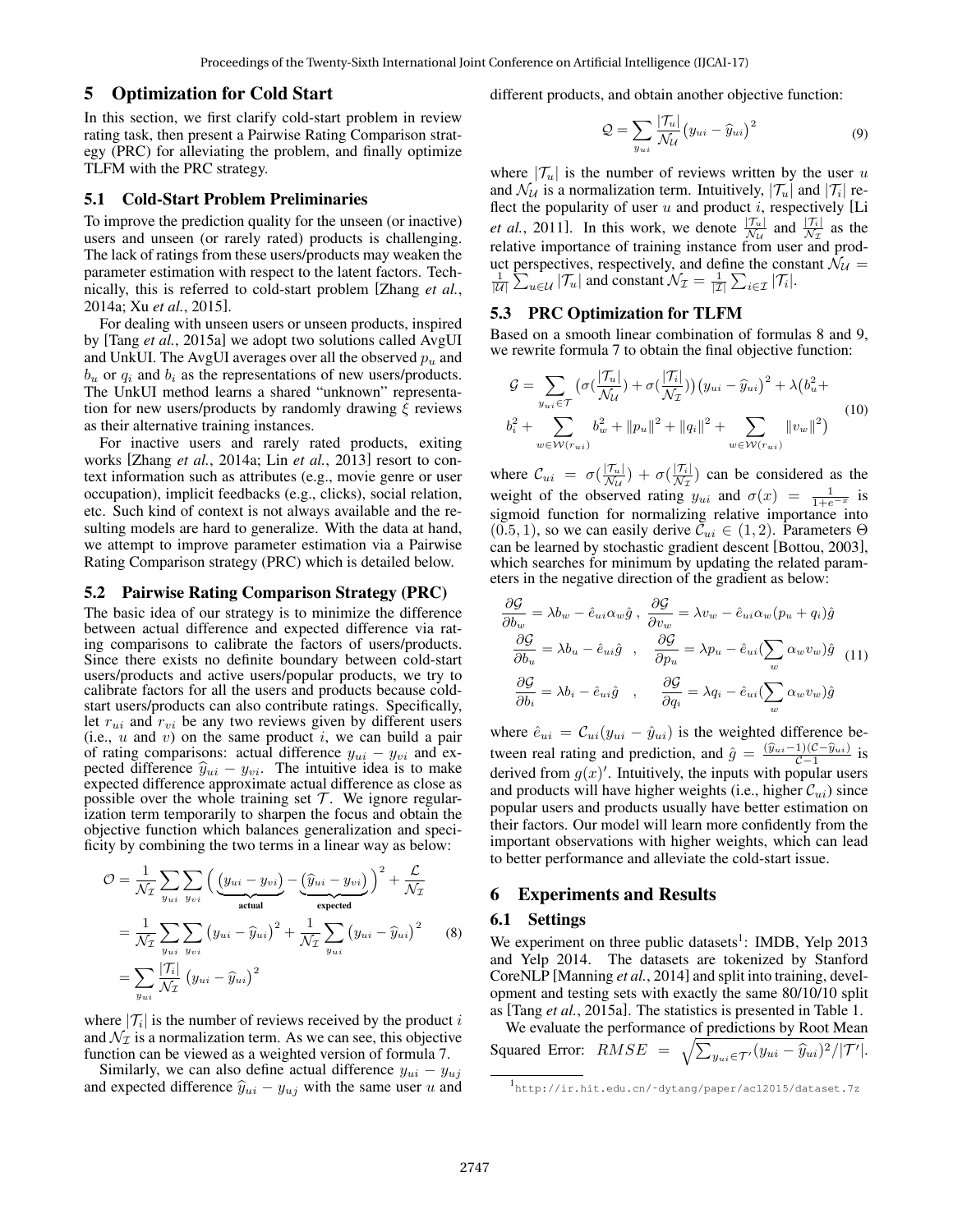| Dataset     | scale       | #users | #items | #reviews | Length $(Avg)$ |
|-------------|-------------|--------|--------|----------|----------------|
| <b>IMDB</b> | $1 \sim 10$ | 1.310  | 1.635  | 84.919   | 394.6 (word)   |
| Yelp14      | $1\sim$ 5   | 4.818  | 4.194  | 231.163  | $196.9$ (word) |
| Yelp13      | $1\sim$ 5   | 1.631  | 1.633  | 78,966   | 189.3 (word)   |

Table 1: Statistics of experimental datasets we used.



Figure 1: Settings of factor number *K* on our datasets.

We optimize the factor number *K* via validation on the development set by performing a grid search on all values of  $10 * x$  with  $x \in \{1, ..., 10\}$  and display results in Figure 1. We see that the performance becomes stable when  $x = 10$ , so we set  $K = 100$ . We set  $\lambda = 1e - 4$ , and the number of iterations as 50 according to our observation on the best RMSE scores on the development set. All the parameters are initialized randomly from a uniform distribution on the interval (0*,* 0*.*1). Our experiments are conducted on a commodity Windows 7 PC with Core i7-6700 CPU and 16GB RAM.

#### 6.2 Comparison of different methods

We compare TLFM with some traditional and advanced baselines as shown in Table 2, and separate results into three groups: (1) text-independent methods; (2) text-based methods; (3) the methods using text, user and product information.

(1) Majority considers the rating value which is the majority in training set as the predicted rating of each review in test set; LFM is the matrix factorization method trained on user-product rating matrix (see formula 2).

(2) Ngram is a support vector machine (SVM) classifier trained on unigram, bigram and trigram features [Fan *et al.*, 2008]; TextFeature is the feature engineering method using extracted text features including word n-grams, sentiment lexicon features, and negation features for training a SVM classifier [Kalchbrenner *et al.*, 2014]; AvgWordvec is obtained by training a SVM classifier with input features that are averaged word embeddings in a review [Mikolov *et al.*, 2013]; SSWE averages Sentiment-Specific Word Embeddings as review text representation, and then trains a SVM classifier; Paragraph Vector is a SVM classifier trained on paragraph representations of documents [Le and Mikolov, 2014]; RNTN+Recurrent learns sentence representations with Recursive Neural Tensor Network [Socher *et al.*, 2013] which are then fed into a recurrent neural network, where the hidden vectors are averaged for classification.

(3) JMARS is a probabilistic model based on collaborative filtering and topic modeling, which considers user and aspects of a review [Diao *et al.*, 2014]; TFM [Li *et al.*, 2011] is a linear model that combines the entries estimated from a user-product-word tensor factorization model; UPNN is a

| Method                        | <b>IMDB</b> | Yelp 2014 | <b>Yelp 2013</b> |
|-------------------------------|-------------|-----------|------------------|
| Majority <sup>o</sup>         | 2.495       | 1.097     | 1.060            |
| <b>LFM</b>                    | 1.953       | 0.998     | 0.981            |
| Trigram <sup>o</sup>          | 1.783       | 0.804     | 0.814            |
| TextFeature <sup>o</sup>      | 1.793       | 0.800     | 0.845            |
| AvgWordvec+SVM°               | 1.985       | 0.893     | 0.898            |
| $SSWE+SVM^{\circ}$            | 1.973       | 0.851     | 0.849            |
| Paragraph Vector <sup>o</sup> | 1.814       | 0.802     | 0.832            |
| $RNTN+Recurrent^{\circ}$      | 1.764       | 0.821     | 0.804            |
| $JMARK^{\circ}$               | 1.773       | 0.999     | 0.985            |
| <b>TFM</b>                    | 1.598       | 0.835     | 0.836            |
| $UPNN^{\circ}$                | 1.602       | 0.764     | 0.784            |
| <b>TLFM</b>                   | 1.358       | 0.720     | 0.735            |
| TLFM+PRC                      | 1.352       | 0.712     | 0.716            |

Table 2: Comparison among different methods. The results with superscript *◦* are reported in [Tang *et al*., 2015a]. The best results (lower is better) in each group are highlighted.

neural network model which modifies word embeddings in the input layer with user/product preference matrix, and then concatenates user/product vector with generated review representation via softmax layer [Tang *et al.*, 2015a]; TLFM is our proposed text-driven LFM, and TLFM+PRC additionally considers cold start with PRC.

In Group 1, LFM outperforms Majority by using user and product interactions, but it still cannot compete with textbased methods. In Group 2, SVM classifiers with Ngrams or handcrafted text features outperform AvgWordvec, SSWE and Paragraph Vector in most cases that are trained on word embeddings. RNTN+Reccurent performs the best by modeling document with semantic composition. In Group 3, UPNN and TLFM outperform JMARS and TFM by explicitly modeling user preferences and product characteristics, which implies considering the four consistencies is effective. Our TLFM is better than UPNN since the latter needs to learn much more parameters regarding preference representations in different network layers, which makes it difficult for parameter tuning and achieving comparable performance on our sparse rating matrices. Also, UPNN heavily relies on word embeddings which may be not well trained on the limited datasets. This is highly encouraging, indicating the simplicity and effectiveness of our method. Besides, PRC strategy achieves further improvements, which suggests that cold-start problem can be alleviated.

#### 6.3 Effect of the four consistencies

We study the effects of consistency consideration on rating prediction, including user-sentiment consistency (us), usertext consistency (ut), product-sentiment consistency (ps) and product-text consistency (pt). We compare different configurations of UPNN and our TLFM+PRC in Table 3.

It is clear that the partial configurations cannot compete with full models indicating all the consistencies need to be considered. In our method, we find that ut+pt*>*us+ps, implying that ut and pt are more important than us and ps, because text provides better sentiment clues. In addition, us+ut*>*ps+pt indicates that user preferences are more impactful than product traits. TLFM outperforms UPNN under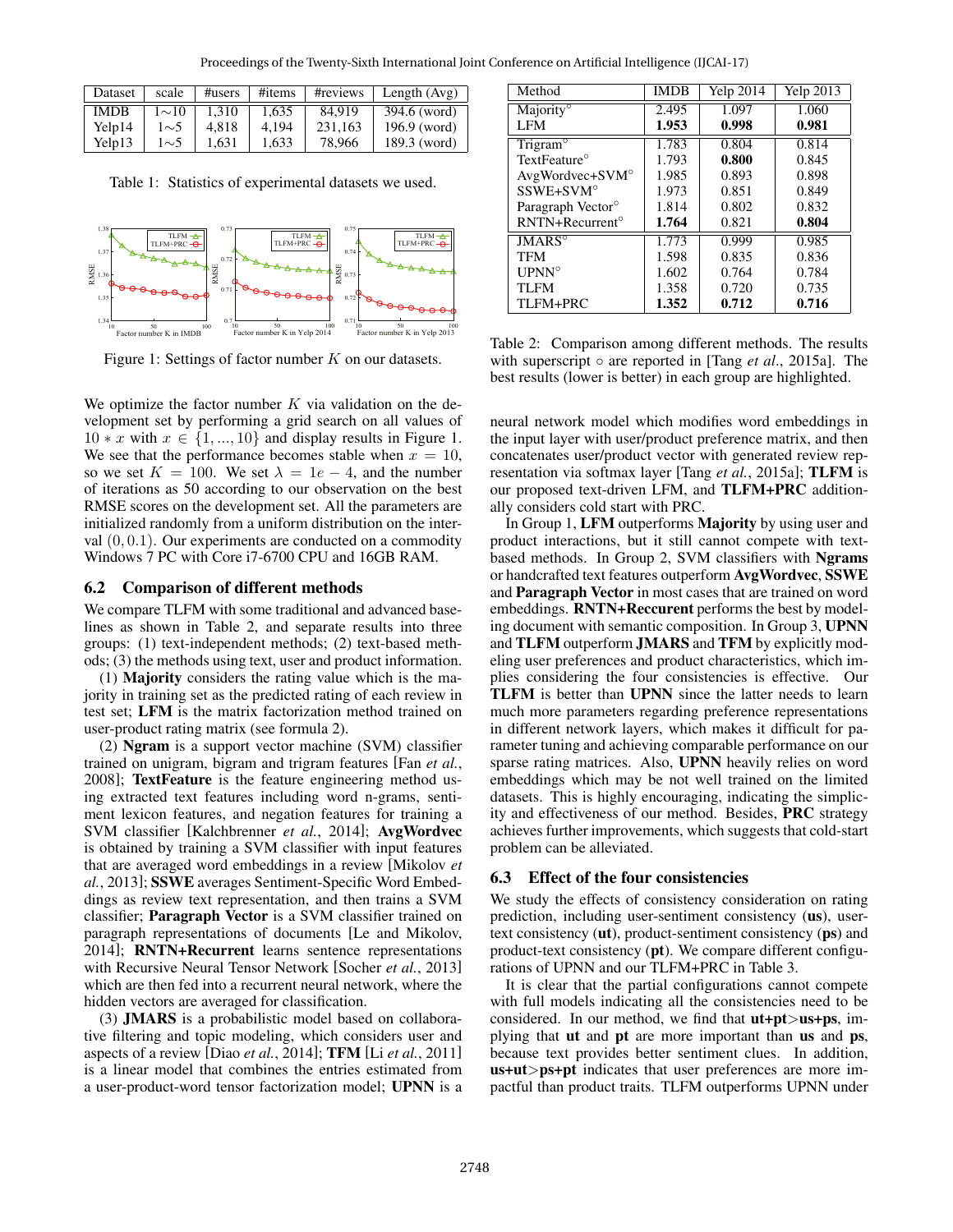| Dataset     | Method      | us+ut | $ut+pt$ | $ps+pt$ | $ps+us$ | full  |
|-------------|-------------|-------|---------|---------|---------|-------|
| <b>IMDB</b> | <b>UPNN</b> | 1.712 | 1.622   | 1.743   | 1.607   | 1.602 |
|             | Ours        | 1.409 | 1.408   | 1.521   | 1.675   | 1.352 |
|             | <b>UPNN</b> | 0.776 | 0.808   | 0.778   | 0.789   | 0.764 |
| Yelp14      | Ours        | 0.740 | 0.722   | 0.745   | 0.788   | 0.712 |
|             | <b>UPNN</b> | 0.802 | 0.823   | 0.828   | 0.802   | 0.784 |
| Yelp13      | Ours        | 0.762 | 0.732   | 0.781   | 0.802   | 0.716 |

Table 3: Comparison of different consistency configurations.

| Method | <b>IMDB</b> | <b>Yelp 2014</b> | <b>Yelp 2013</b> |
|--------|-------------|------------------|------------------|
| AvgUI  | 1.394       | 0.719            | 0.723            |
| UnkUI  | 1.385       | 0.718            | 0.720            |

Table 4: Comparison between AvgUI and UnkUI methods

most configurations, which verifies its effectiveness on capturing the effects of users and products.

## 6.4 Effect of unseen users and products

We also present the prediction results of our methods (i.e., UnkUI and AvgUI) for the unseen users or products. We first randomly select 10% users and products from test set, replace their names with unseen names so as to obtain a coldstart test set. We set  $\xi$  as 200 for UnkUI. As shown in Table 4, both AvgUI and UnkUI perform much better than UPNN (see Table 2), which verifies the effectiveness of our methods.

### 6.5 Effect of user and product popularity

We further study the influence of user/product popularity. User or product popularity is determined by the number of times a user rates or a product is rated. We partition users/products into four equal-sized bins according to their popularity in training set as shown in Figure 2 where the popularity from low to high is given from bin 1 to 4. We then group the test instances corresponding to these bins, and obtain the performance in Table 5. We find that the bins with more popular (active) users/products usually have better results since user/product factors are estimated more accurately. TLFM+PRC improves TLFM substantially over all the bins, which indicates the effectiveness of our **PRC** strategy on alleviating cold-start problem.

#### 6.6 Complexity analysis and running time

Let  $|T|$  be the size of training set, *L* be the average number of words in each training instance, *K* be the factor number and *N* be the number of iterations. The time complexity of TLFM+PRC mainly lies in updating parameters Θ. Its overall time complexity is  $\mathcal{O}(N|\mathcal{T}|(K+1)(L+2))$ . UPNN is based on a Convolutional Neural Network with three filters (see [Tang *et al.*, 2015a]). Its complexity mainly lies in producing the convolutional features. Let  $d_U$  be the output length of the multiplicative composition between user preference matrix and word embedding, and  $d<sub>P</sub>$  be the output length of the multiplicative composition between product preference matrix and word embedding, *X* be the dimension of word embeddings and *S* be the output length of each filter. In this work, we have  $X = 2K$ , so the overall time complexity of



Figure 2: Statistics of grouped users and products by popularity (Bins 1-4 are arranged from low to high popularity).

| Dataset     | Method      | $Bin_u 1$ | $\overline{Bin_u}$ 2 | $\overline{Bin}_u 3$ | $\overline{Bin_u4}$ |
|-------------|-------------|-----------|----------------------|----------------------|---------------------|
| <b>IMDB</b> | <b>TLFM</b> | 1.499     | 1.522                | 1.386                | 1.283               |
|             | $+PRC$      | 1.497     | 1.503                | 1.385                | 1.277               |
| Yelp14      | <b>TLFM</b> | 0.767     | 0.751                | 0.727                | 0.695               |
|             | $+PRC$      | 0.759     | 0.739                | 0.721                | 0.686               |
| Yelp13      | <b>TLFM</b> | 0.767     | 0.756                | 0.754                | 0.711               |
|             | $+PRC$      | 0.748     | 0.734                | 0.732                | 0.694               |
|             |             |           |                      |                      |                     |
|             |             | $Bin_i 1$ | $Bin_i 2$            | $Bin_i 3$            | $Bin_i 4$           |
|             | <b>TLFM</b> | 1.368     | 1.401                | 1.332                | 1.355               |
| <b>IMDB</b> | $+PRC$      | 1.356     | 1.400                | 1.323                | 1.350               |
|             | <b>TLFM</b> | 0.759     | 0.750                | 0.714                | 0.706               |
| Yelp14      | $+PRC$      | 0.755     | 0.741                | 0.706                | 0.696               |
| Yelp13      | <b>TLFM</b> | 0.772     | 0.765                | 0.735                | 0.717               |

Table 5: Cold-start performance of users and products.

UPNN is  $\mathcal{O}(N|\mathcal{T}|(X+6S)(d_U+d_P)L)$ . Obviously, UPNN has much higher time complexity, which results from much more parameters regrading preference representations.

Meanwhile, we also compare the running time between TLFM+PRC and UPNN on the training sets. We run the code of UPNN with suggested settings in [Tang *et al.*, 2015a] on the same experimental environment as TLFM+PRC. We then have the results: UPNN (IMDB: 441.84 min, Yelp14: 450.64 min, Yelp13: 158.65 min) and TLFM+PRC (IMDB: 7.21 min, Yelp14: 9.67 min, Yelp13: 3.12 min). We can find that UPNN is much more time-consuming than TLFM+PRC for training, which indicates the high efficiency of our method.

## 7 Conclusion

We proposed a simple, extensible text-driven latent factor model for review rating prediction, which is focused on capturing interactions between review content and user preferences/product characteristics. We also addressed two cases of "cold-start" by developing AvgUI and UnkUI for the unseen users/products and presenting a PRC strategy to calibrate the factors for the inactive users and rarely rated products. The experimental results on IMDB and Yelp datasets show that our method outperforms state-of-the-art baselines.

## Acknowledgments

This work is supported by the National Natural Science Foundation of China (Grant No. 61370074, 61402091) and partially supported by the UGC, HK, under the GRF initiative (#14232816) and ITF, HK, (#ITP00416PL).